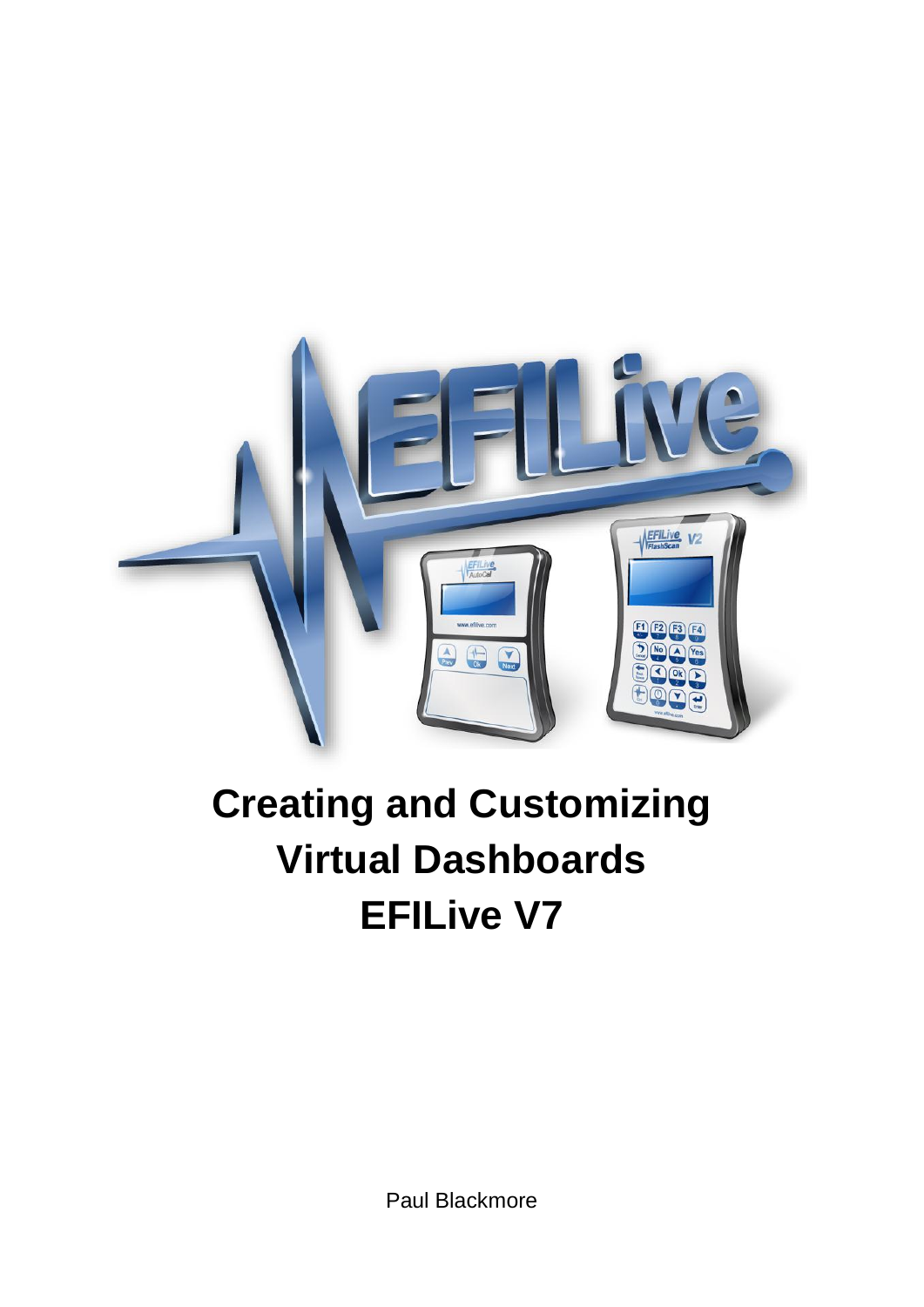# **Creating and Customizing Virtual Dashboards EFILive V7**

© 2005 [EFILive Limited](http://www.efilive.com/) All rights reserved

> First published 10 May 2005

Revised 14 May 2014

You may freely copy and distribute this entire document.

You may freely quote, copy and distribute portions of this document, only if any such quote or copy acknowledges EFILive as the original author.

If you wish to quote, copy or distribute portions of this document without acknowledging EFILive as the original author, written permission must be obtained from EFILive Limited. Permission may be requested via email to [permissions@efilive.com](mailto:permissions@efilive.com)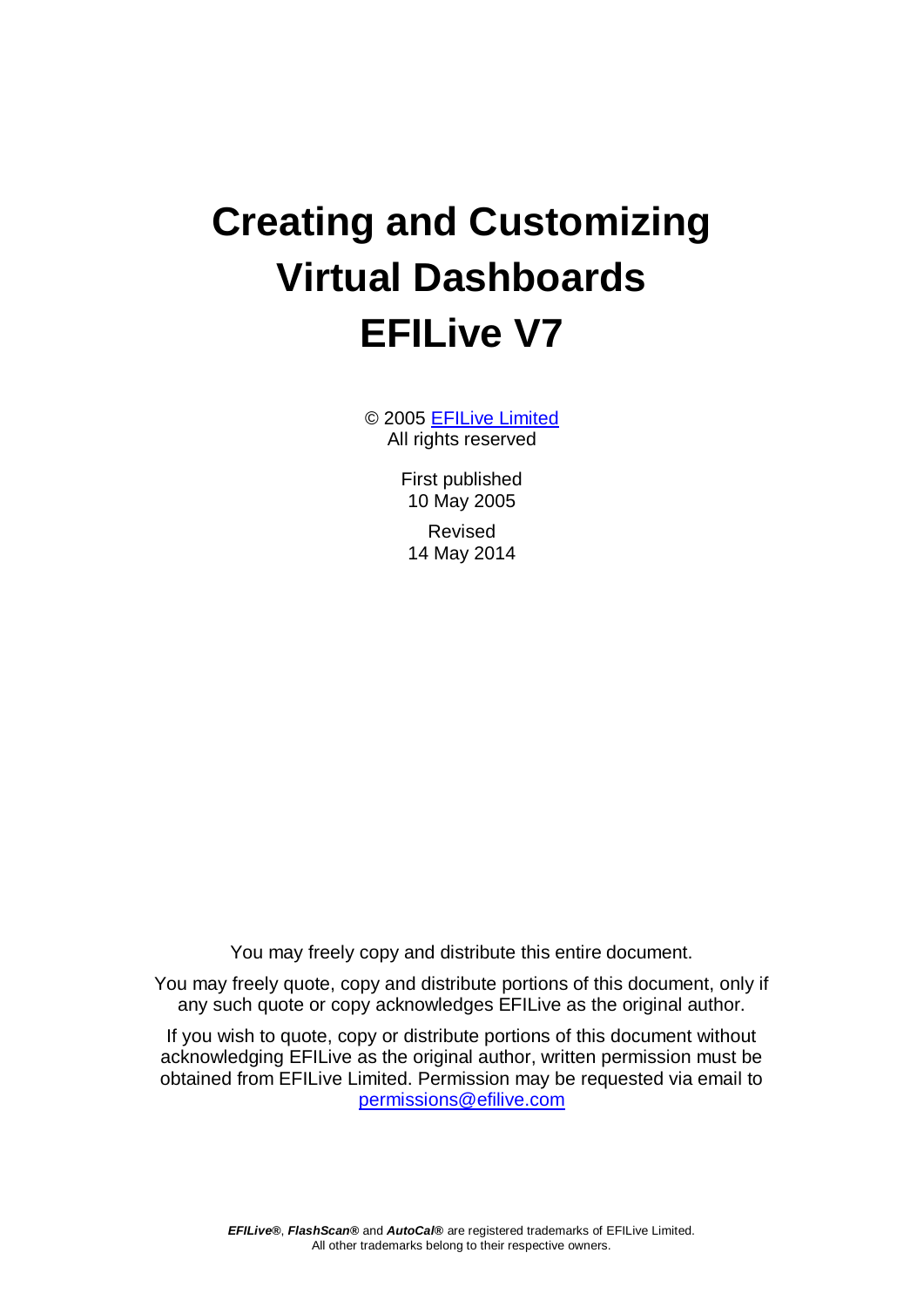# **Virtual Dashboards**

The EFILive virtual dashboards can be customized to suit any data-logging situation, from fuel mixture analysis, to chasing down intermittent faults, to analyzing spark advance and everything in between.

A single dashboard layout cannot provide all the information that you need for each different scanning situation. EFILive allows you to customize and save multiple dashboard layouts. At first, customizing your dashboard may appear complex and overwhelming. Sometimes changing one thing can cause unexpected results elsewhere. However, once you begin to understand the powerful and flexible relationship between dashboard items, dashpages, dashboards and PID selections, you will discover that customizing a dashboard, or even setting up a completely new dashboard is really quite simple.

### **Terminology**

Firstly we need to understand the terminology used to describe various parts of EFILive's virtual dashboard system.

A *dash-item* is a gauge, a status or a chart:

- *Gauge*: Displays a single PID's current value. Gauges can be one of three basic shapes: Analog, Bar or Digital.
- *Status*: Displays the current status values for a single PID.
- *Chart*: Displays the logged data for up to 4 PIDs.



#### **Example dashboard items**

A *dashpage* is one of the three dash pages named A, B or C, displayed in the Scan Tool on the **[Dashboard (F10)]** tab page. Dashpages usually contain multiple dashitems.

A *dashboard* is the set of the three dash pages: A, B and C.

A *theme* is a collection of dash-items. The collection may be based on "look and feel" of the dash-items it contains, or it may be based on their function or whatever other criteria the theme designer wants. A theme is just a directory that contains dash-items belonging to it. A Theme's primary purpose is to organise dash-items into easy to find groups.

The *PID selection file* is the name of the \*.pid file that is currently loaded into the Scan Tool.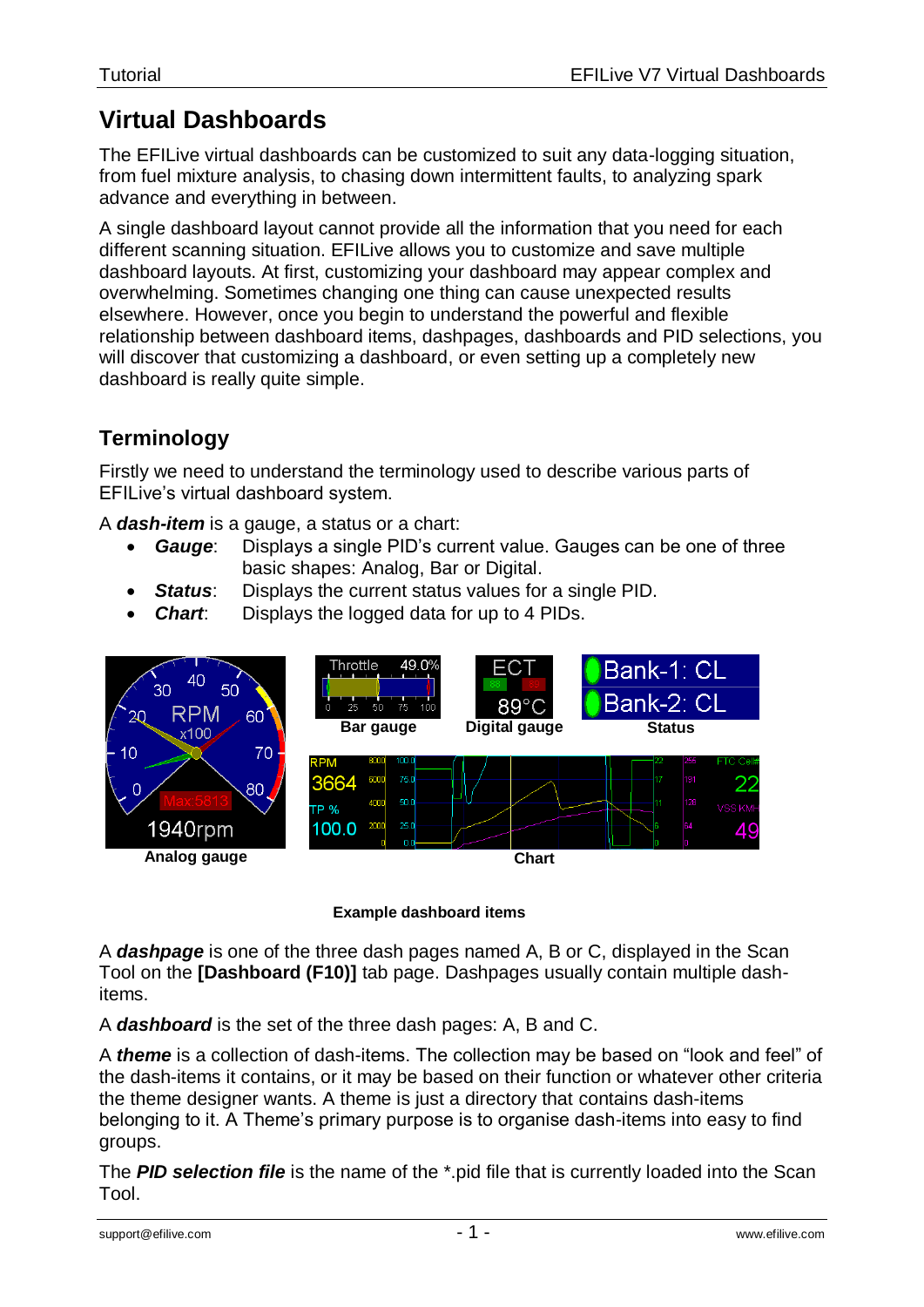#### **Relationships**

The next thing that really needs to be understood, is the hierarchical relationship that exists between the different components used to construct and customize dashboards.

The most important part of configuring a dashboard is selecting the group of PIDs that you want to see. The group of PIDs that you select should be saved in a PID selection file. The PID selection file name determines the dashboard file name that will be loaded and displayed in the Scan Tool.

Whenever EFILive opens a PID selection file, it searches the VDash folder for a matching virtual dashboard file. If it finds a matching virtual dashboard file, then that dashboard is loaded and displayed. If no matching file is found, then the default dashboard is loaded and displayed.



Whether the metric or imperial version of the default dashboard is loaded depends on the regional settings of the PC. If the regional setting is US, then the Default imperial dashboard is loaded, otherwise the default metric dashboard is loaded.

Once the dashboard has been loaded, EFILive then loads each of the three dash pages.

More than one dashboard may share the same dash page. If you have a common dash page that contains your favourite dash items, then you may include that dash page in multiple dashboards. Any changes to the dash page will be reflected in all dashboards that display the dash page.

More than one dash page may share the same dash items. If you have common dash items, such as RPM or Throttle Position, then you may include those dash items on multiple dash pages (even in multiple dashboards). Any changes to the dash item will be reflected in all dash pages that display the dash item.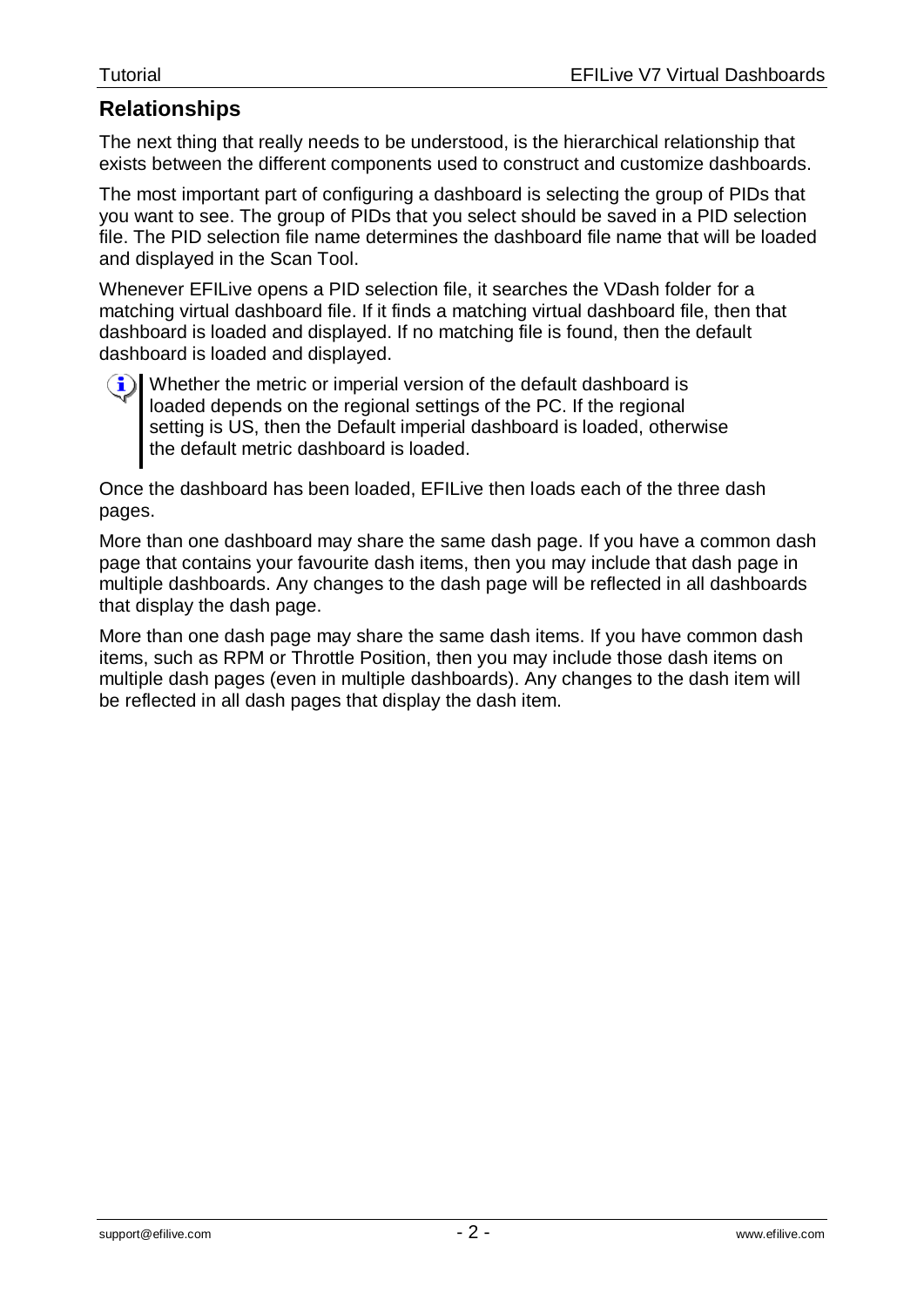### **Heirarchy**

The following diagram illustrates just one of many ways that a set of three dashboards may be configured. Based on three PID selection files, each matching dashboard contains three dash pages.

Each dashpage (A, B or C) displays one or more dash-items, usually from the dashboard's own theme. If required, some dash items may be "imported" from other themes.

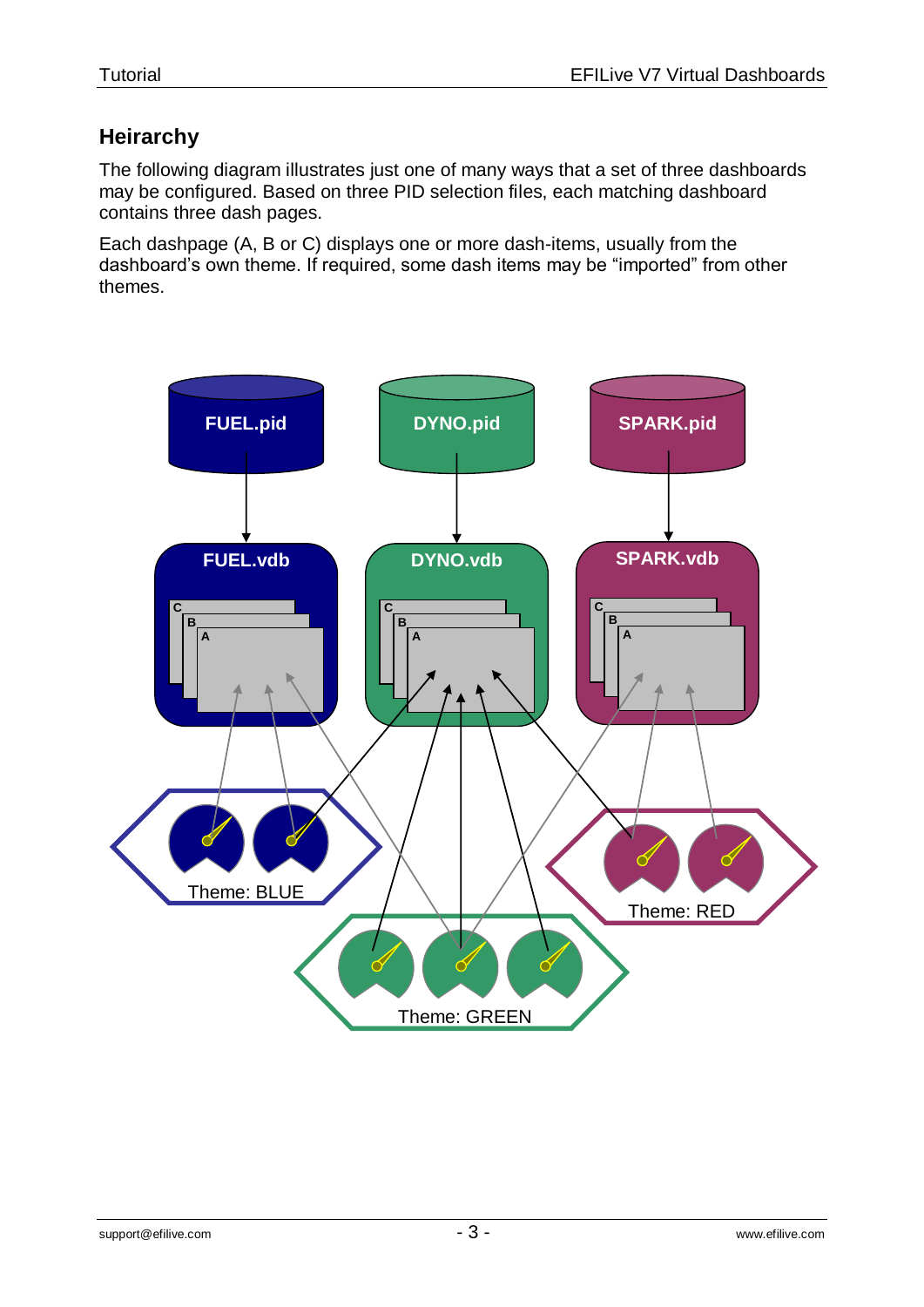## **The Default Dashboard**

We recommend that you never change the default dashboards, dash pages or dash items. The defaults settings will usually be overwritten each time you install an EFILive software update.

If you want to modify the default dashboards supplied with the EFILive software, then follow these steps:

- 1. Load in the default dash that you wish to modify.
- 2. Select menu option File->Save as->Save dashboard as… and specify a new name for your modified dashboard. That will create four new files <name>.vdb, <name>\_A.vdp, <name>\_B.vdp and <name>\_C.vdp where <name> is the dashboard name that you chose.

A new theme folder named after the dashboard will be created and copies of all dash-items will be saved into the theme folder.

If you do change the default dashboards and later want to restore them back to their original settings, use the menu option Dashboard->Recall installation defaults.

#### **Creating an exclusive copy of a dashboard item**

Sometimes you may not want to create an entirely new dashboard, instead you may want to just make a copy of an existing dash-item.

Right click on the dashboard item and select properties.

Click on the **[Save as…]** button and enter a new "Theme" name. We recommend using a theme name that is the same as (or is related to) the dashboard name. Then click **[Save]**.

| Save gauge       |                                     |                           |
|------------------|-------------------------------------|---------------------------|
| Existing themes  | Existing files                      |                           |
| Themes<br>⊟      | Name                                | Modified                  |
| Default          | SAE.IAT_F.vdg                       | 9/05/2005 12:00 a.m. a.m. |
|                  | SAE.LONGFT1 %.vdg                   | 9/05/2005 12:00 a.m. a.m. |
|                  | SAE.LONGFT2 %.vda                   | 9/05/2005 12:00 a.m. a.m. |
|                  | SAE MAF a s.vda                     | 9/05/2005 12:00 a.m. a.m. |
|                  | SAE.MAF Lbs_Min.vdg                 | 9/05/2005 12:00 a.m. a.m. |
|                  | SAE MAP in Ha vda                   | 9/05/2005 12:00 a.m. a.m. |
|                  | SAE MAP kPa.vdg                     | 9/05/2005 12:00 a.m. a.m. |
|                  | SAE RPM rpm vda                     | 9/05/2005 12:00 a.m. a.m. |
|                  | <b>SA</b> CAF CPARKADV Denvdo<br>ШI | 9/05/2005 12:00 a.m. a.m. |
|                  |                                     |                           |
| Blacky<br>Theme: | SAE.RPM rpm.vdg<br>Name:            |                           |
|                  |                                     | Save<br>Cancel            |
|                  |                                     |                           |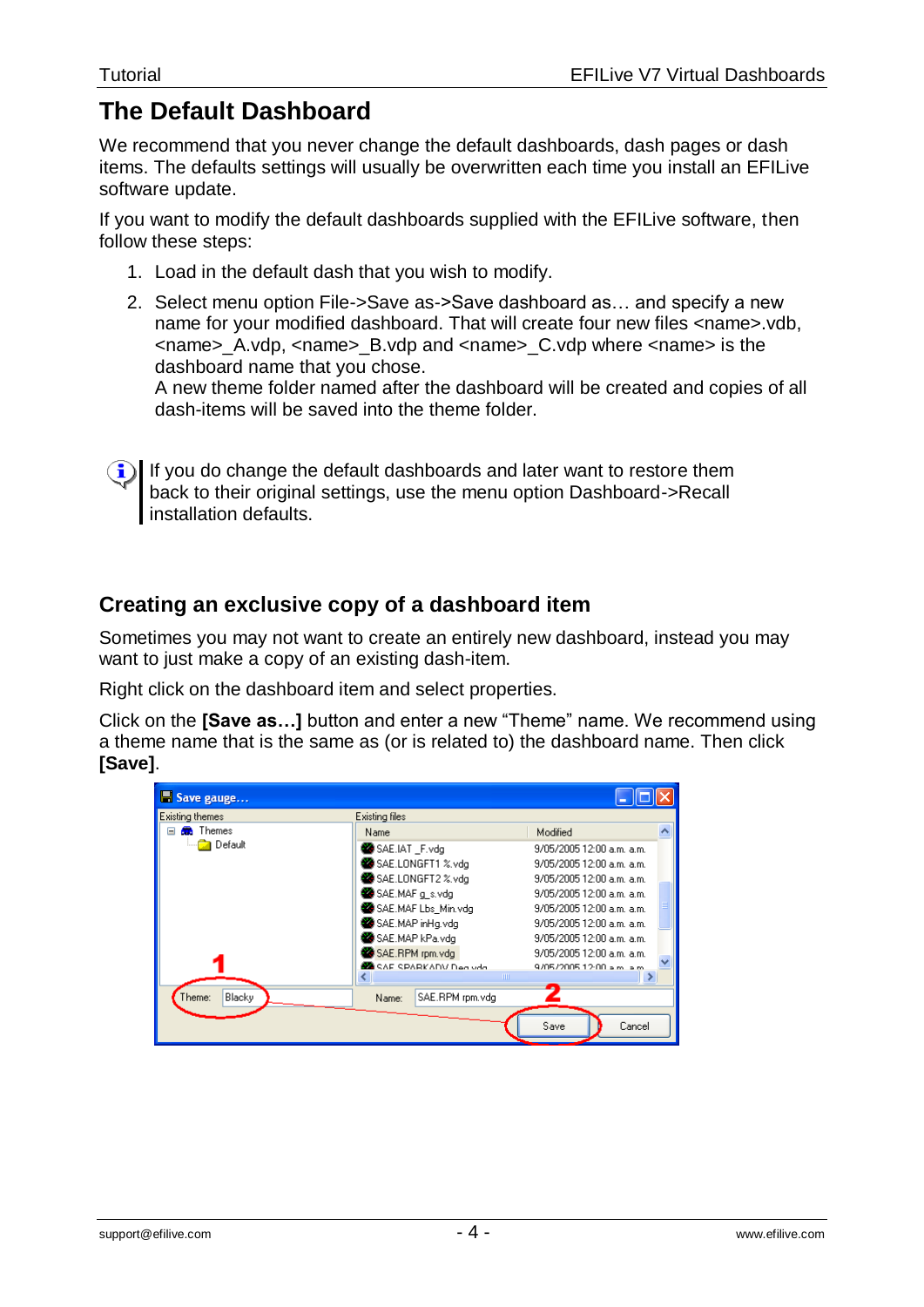### **Creating a new dashboard**

This tutorial is step-by-step guide to creating your first dashboard from scratch. We are going to create a dashboard to show the following data:

- Engine Speed (RPM)
- Throttle Position (TP)
- Engine Coolant Temperature (ECT)
- Intake Air Temperature (IAT)
- Spark Advance (SPARK)
- $\bullet$  Knock Retard (KR)



Any modifications to the default dashboards, the default dash pages or the default dash-items may be overwritten next time EFILive is updated. We recommend creating new dashboards, new dash pages and new dash-items for customization.

The steps we will follow are:

- 1. Select the PIDs.
- 2. Create a new dashboard.
- 3. Create dash-gauges.
- 4. Create dash-charts.
- 5. Customize the dashboard layout.
- $\bf (i)$ If you ever resize the Scan Tool Window you can easily adjust the size of all the dashboard items and maps (on the Map tab page) to fit the new window size.

Just click on the  $\overline{\mathfrak{B}}$  icon (Hotkey Ctrl+F) in the main toolbar.

If you resize the Scan Tool window using the pre-set sizes under the Window menu then the dashboard items and maps are automatically resized.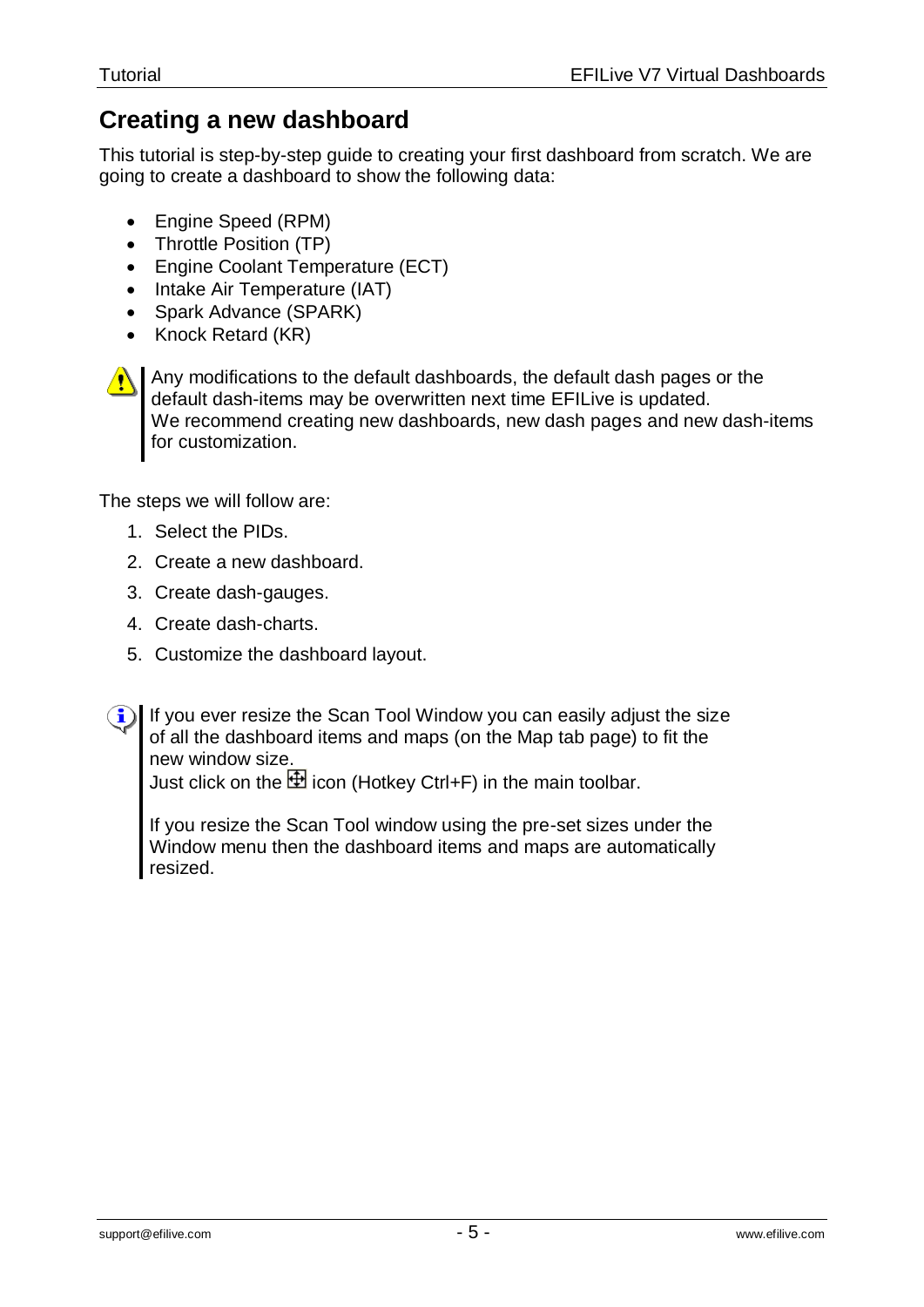#### **Step 1: Select the PIDs**

Open the **[PIDs (F8)]** tab page.

Clear all selected PIDs by clicking on the *Clear existing PID selection* mini-toolbar icon in the top left corner of the PID display.



Select the PIDs that you want to place on the dashboard:

- Engine RPM  ${SAE.RPM}$
- Absolute Throttle Position  ${SAE.TP}$
- Engine Coolant Temperature {SAE.ECT}
- Intake Air Temperature  ${SAE.IAT}$
- Ignition Timing Advance for #1 Cylinder {SAE.SPARKADV}
- Retard Due to Knock  $\{GM.KR\}$

You can select a PID by double clicking on it, or by pressing the *Insert*  $\bf (i)$ key. You can unselect a PID by double clicking on it or by pressing the *Delete* key.

Click on the *Save PID selection with a new* name mini-toolbar icon and save the PID selection with the name Blacky.





Save the PID selection using the same name that we will use for our dashboard. In this tutorial the dashboard will be called "Blacky", so save the PID selection as Blacky.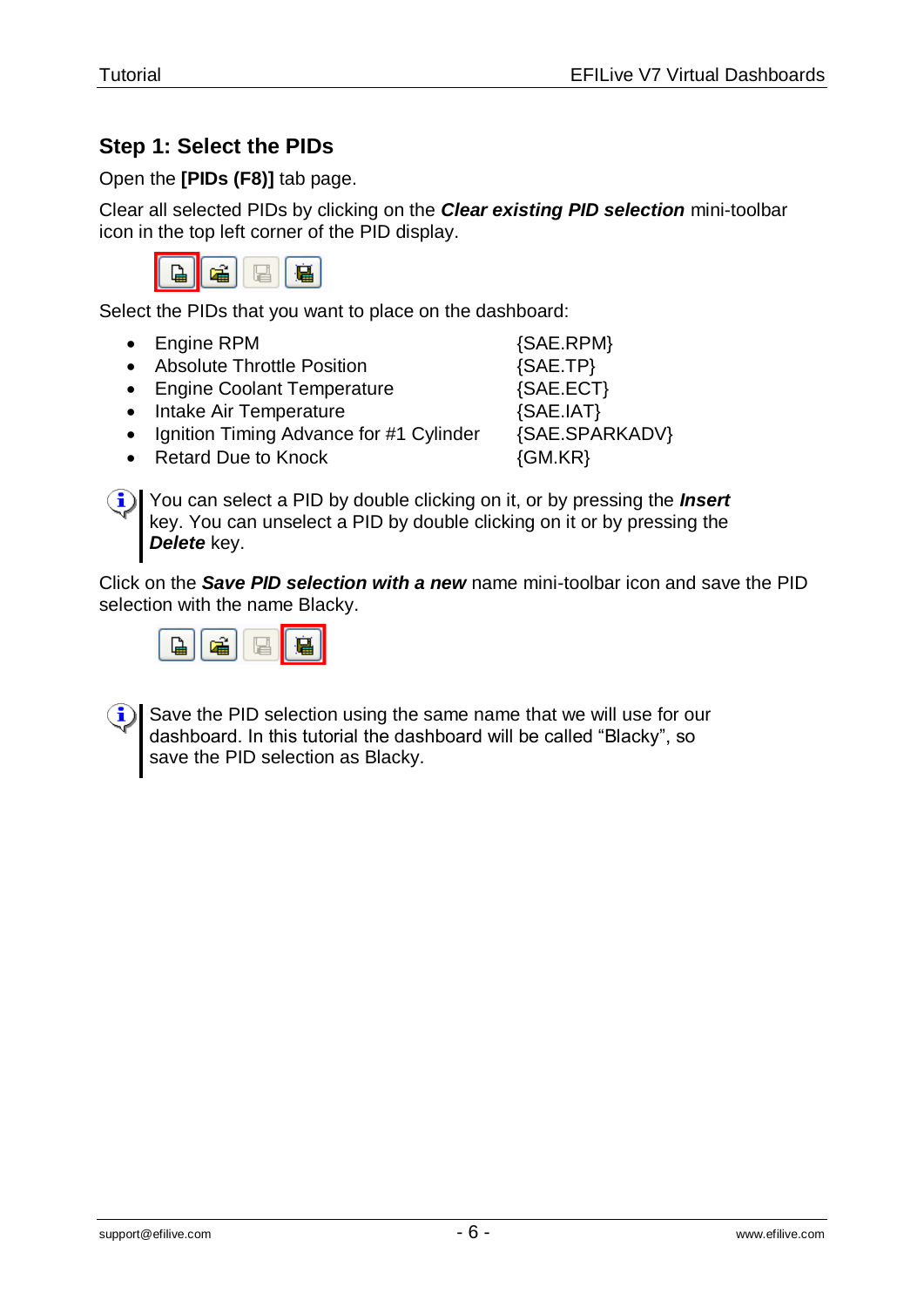#### **Step 2: Create a new dashboard**

Open the **[Dashboard (F10)]** tab page.

Click on the *Clear dashboard (all pages)* dashboard toolbar icon.

DEEE DE 20 HO DE ABC

Click on the *Save dashboard with a new name (all pages)* dashboard toolbar icon.

**D. 2 品点 D. 考え Q. 1 新 D. 1 A B C** 

Enter the dasboard name Blacky, then click on **[Save]**.

 $(i)$  You can check the file names of the dashboard and dashpages by moving the mouse into the dashpage area. The dashboard and the active dashpage filenames are displayed in the status bar at the bottom of the window.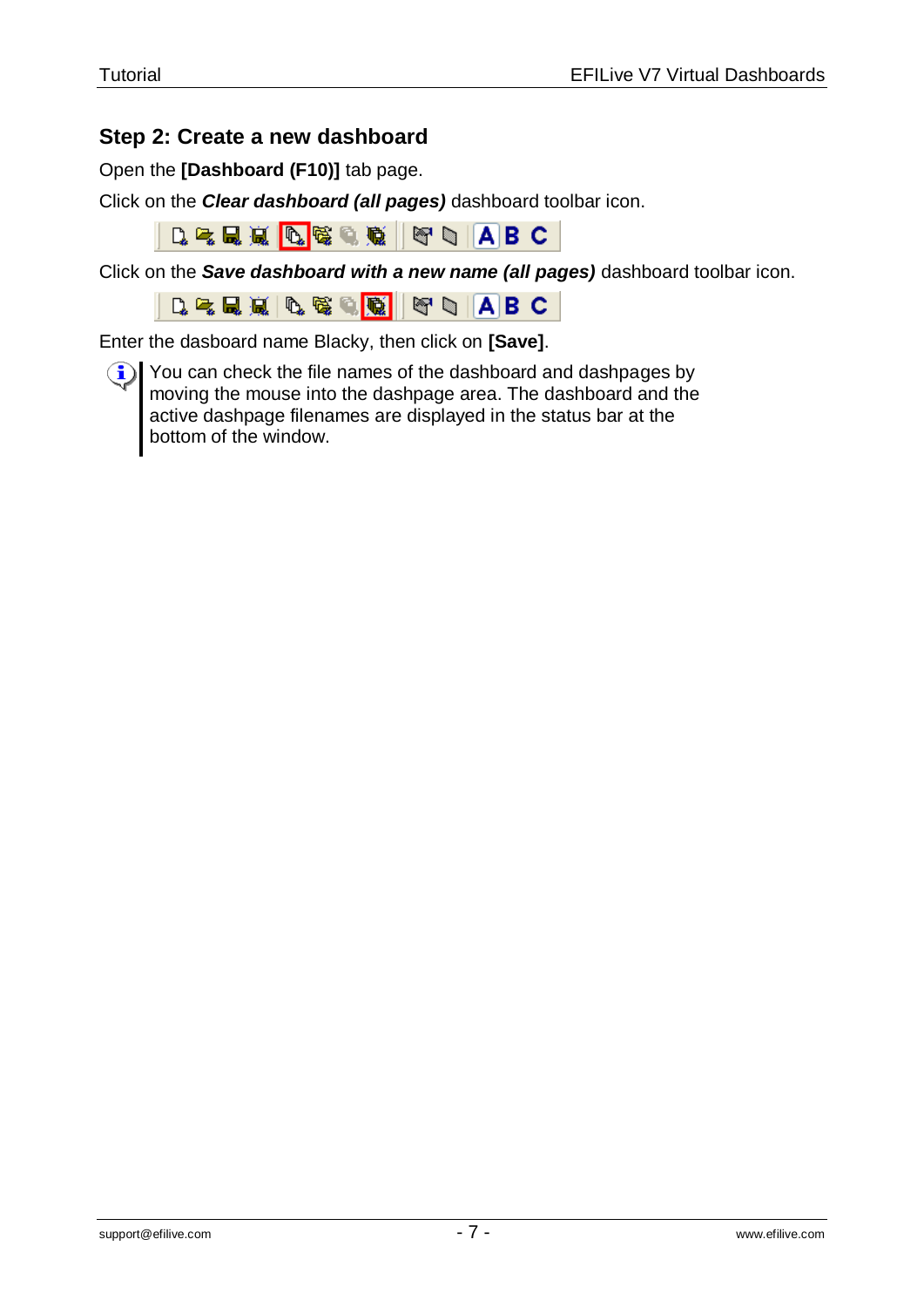#### **Step 3: Create dash gauges**

Select dashpage A.

Right-click anywhere in the dashpage and select Add->Gauge->New gauge.

A new, blank gauge will appear.



Right click on the gauge and select Properties.

In the **[General]** tab page, select "Engine RPM (RPM)" from the *Parameter* drop down list.

Click **[Ok]**.

The *Save gauge* window will appear, enter the theme name "Blacky" and click **[Save]**.

| Save gauge             |                       |                 |          |        |
|------------------------|-----------------------|-----------------|----------|--------|
| Existing themes        | <b>Existing files</b> |                 |          |        |
| <b>Res</b> Themes<br>Ξ | Name                  |                 | Modified |        |
| Default<br>1.1.1.1     |                       |                 |          |        |
|                        |                       |                 |          |        |
|                        |                       |                 |          |        |
|                        |                       |                 |          |        |
|                        |                       |                 |          |        |
|                        |                       |                 |          |        |
|                        |                       |                 |          |        |
|                        |                       |                 |          |        |
|                        |                       |                 |          |        |
| Blacky<br>Theme:       | Name:                 | SAE.RPM RPM.vdg |          |        |
|                        |                       |                 |          |        |
|                        |                       |                 | Save     | Cancel |

Repeat step 3 to create gauges for:

- Absolute Throttle Position  ${SAE.TP}$
- Engine Coolant Temperature {SAE.ECT}
- Intake Air Temperature  ${SAE.IAT}$
- Ignition Timing Advance for #1 Cylinder {SAE.SPARKADV}
- Retard Due to Knock {GM.KR}

New dash items are always positioned in the same place on the dashpage. If you have not moved or resized the previous dashboard item, then the new item will most likely obscure the previous item. It can sometime look as if the previous item has reverted to a blank item.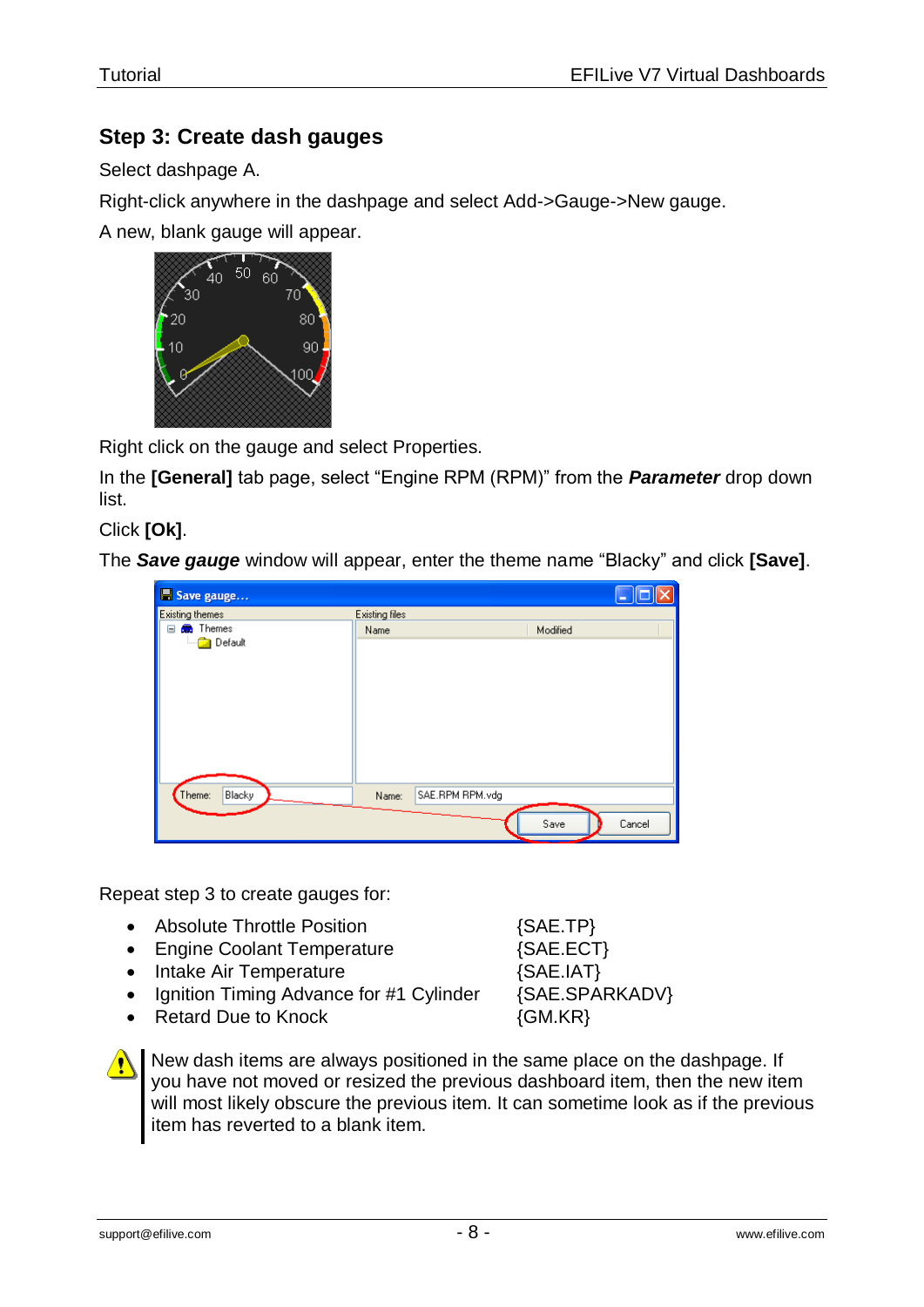#### **Step 4: Create dash charts.**

Select dashpage B.

You can place charts on any dashpage, however they are easier to  $\mathbf{(i)}$ manage if you keep them all on one page. EFILive can distribute all charts evenly across a single dash page – if the dashpage contains charts *only*.

Right-click anywhere in the dashpage and select Add->Gauge->New gauge.

A new, blank chart will appear.



Right click on one of the *Unused* series captions.

Select Other PIDs->{SAE.RPM} (RPM), you will be asked to save the chart if it has not already been saved.

| Save gauge                         |                 |          |        |
|------------------------------------|-----------------|----------|--------|
| <b>Existing themes</b>             | Existing files  |          |        |
| <b>Externes</b>                    | Name            | Modified |        |
| Blacky<br><mark>ेव Default.</mark> | 2               |          |        |
| Blacky<br>Theme:                   | Chart1<br>Name: |          |        |
|                                    |                 | Save     | Cancel |

Select the "Blacky" theme, enter a name for the chart and then click on **[Save].**

Right click on each of the other *Unused* series captions and select a PID for each of them. You may mix and match PIDs from *Metric PIDs*, *Imperial PIDs* and *Other PIDs* in the same chart if you want.

Add more charts If you want to see more than four PIDs.

Click on the *Distribute charts evenly in window* main toolbar icon (Hotkey Ctrl+W) to stretch all charts to their maximum width and maximum height.